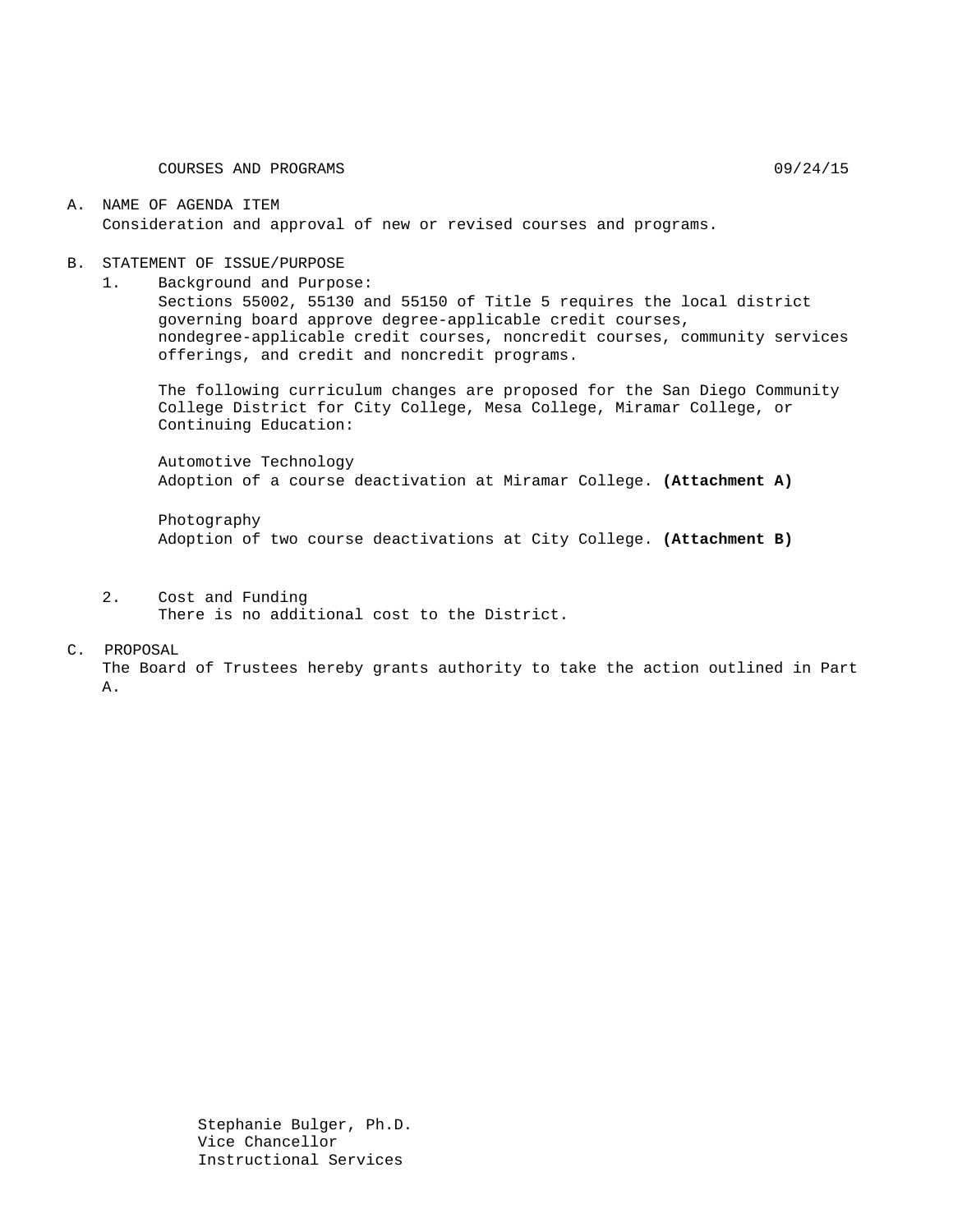# **ACTION**

Adoption of a course deactivation at Miramar College.

Proposed course deactivation at Miramar College:

## **51 Quick Service Lube, Pre-Delivery Inspection Technician**

**28 - 31.5 hours lecture, 60 - 67.5 hours lab, 3 units Grade Only**

*Advisory:* Automotive Technology and Mathematics 38, each with a grade of "C" or better, or equivalent or Assessment Skill Level M30.

*Advisory: Completion of or concurrent enrollment in* English 35 with a grade of "C" or better, or equivalent, or English 42 and English 43, each with a grade of "C" or better, or equivalent or Assessment Skill Levels R4 and W4.

*Limitation on Enrollment:* This course is not open to students with previous credit for the combination of Automotive Technology 51A, Automotive Technology 051B, and Automotive Technology 051C.

This course provides an overview of automotive quick services and new/used vehicle preparation. Topics include vehicle inspections, preparing estimates, changing fluids and filters, proper hazardous waste disposal, minor electrical repairs, and road-testing techniques. Students learn how to inspect and evaluate vehicle systems to determine if advanced levels of repairs are needed. They also learn how to identify and operate necessary equipment and tools. This course is intended for students majoring in automotive technology or others interested in developing automotive service skills. (FT) Associate Degree Credit only and not Transferable.